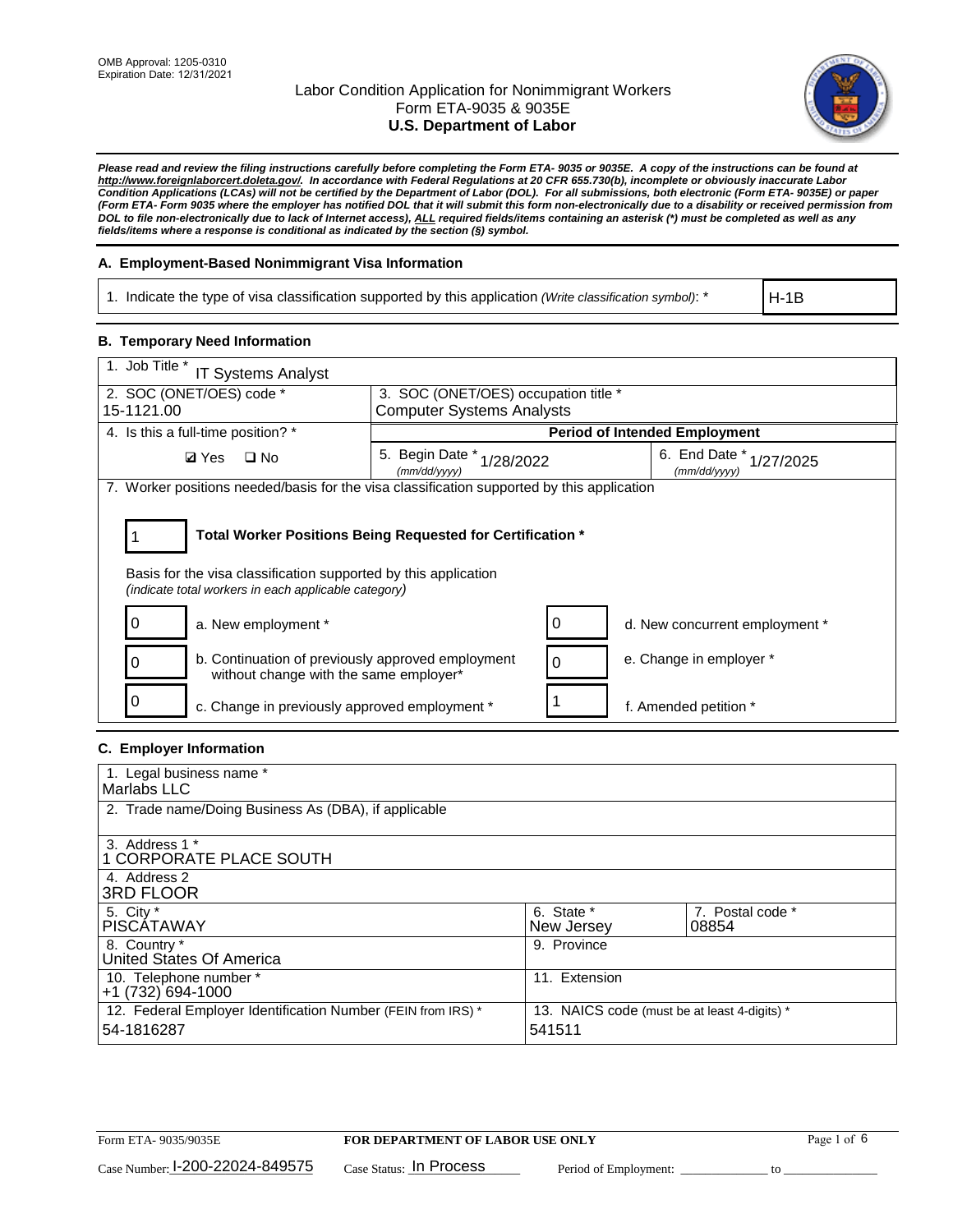

# **D. Employer Point of Contact Information**

**Important Note**: The information contained in this Section must be that of an employee of the employer who is authorized to act on behalf of the employer in labor certification matters. The information in this Section must be different from the agent or attorney information listed in Section E, unless the attorney is an employee of the employer.

| 1. Contact's last (family) name *               | 2. First (given) name * |                          | 3. Middle name(s)         |
|-------------------------------------------------|-------------------------|--------------------------|---------------------------|
| Vidyadharan                                     | Sanjay                  |                          |                           |
| 4. Contact's job title *<br>Chief Legal Officer |                         |                          |                           |
| 5. Address 1 *<br>1 CORPORATE PLACE SOUTH       |                         |                          |                           |
| 6. Address 2<br>3RD FLOOR                       |                         |                          |                           |
| 7. City $*$<br><b>PISCÁTAWAY</b>                |                         | 8. State *<br>New Jersey | 9. Postal code *<br>08854 |
| 10. Country *<br>United States Of America       |                         | 11. Province             |                           |
| 12. Telephone number *                          | 13. Extension           | 14. E-Mail address       |                           |
| +1 (732) 694-1000                               | 1600                    | sanjay@marlabs.com       |                           |

# **E. Attorney or Agent Information (If applicable)**

**Important Note**: The employer authorizes the attorney or agent identified in this section to act on its behalf in connection with the filing of this application.

| 1. Is the employer represented by an attorney or agent in the filing of this application? *<br>If "Yes," complete the remainder of Section E below. |                         | $\Box$ Yes   | <b>ØNo</b>                    |                   |                                                      |  |
|-----------------------------------------------------------------------------------------------------------------------------------------------------|-------------------------|--------------|-------------------------------|-------------------|------------------------------------------------------|--|
| 2. Attorney or Agent's last (family) name §                                                                                                         | 3. First (given) name § |              |                               | 4. Middle name(s) |                                                      |  |
| 5. Address 1 §                                                                                                                                      |                         |              |                               |                   |                                                      |  |
| 6. Address 2                                                                                                                                        |                         |              |                               |                   |                                                      |  |
| 7. City §                                                                                                                                           |                         | 8. State §   |                               |                   | 9. Postal code §                                     |  |
| 10. Country §                                                                                                                                       |                         | 11. Province |                               |                   |                                                      |  |
| 12. Telephone number §                                                                                                                              | 13. Extension           |              | 14. E-Mail address            |                   |                                                      |  |
| 15. Law firm/Business name §                                                                                                                        |                         |              | 16. Law firm/Business FEIN §  |                   |                                                      |  |
| 17. State Bar number (only if attorney) §                                                                                                           |                         |              | standing (only if attorney) § |                   | 18. State of highest court where attorney is in good |  |
| 19. Name of the highest State court where attorney is in good standing (only if attorney) §                                                         |                         |              |                               |                   |                                                      |  |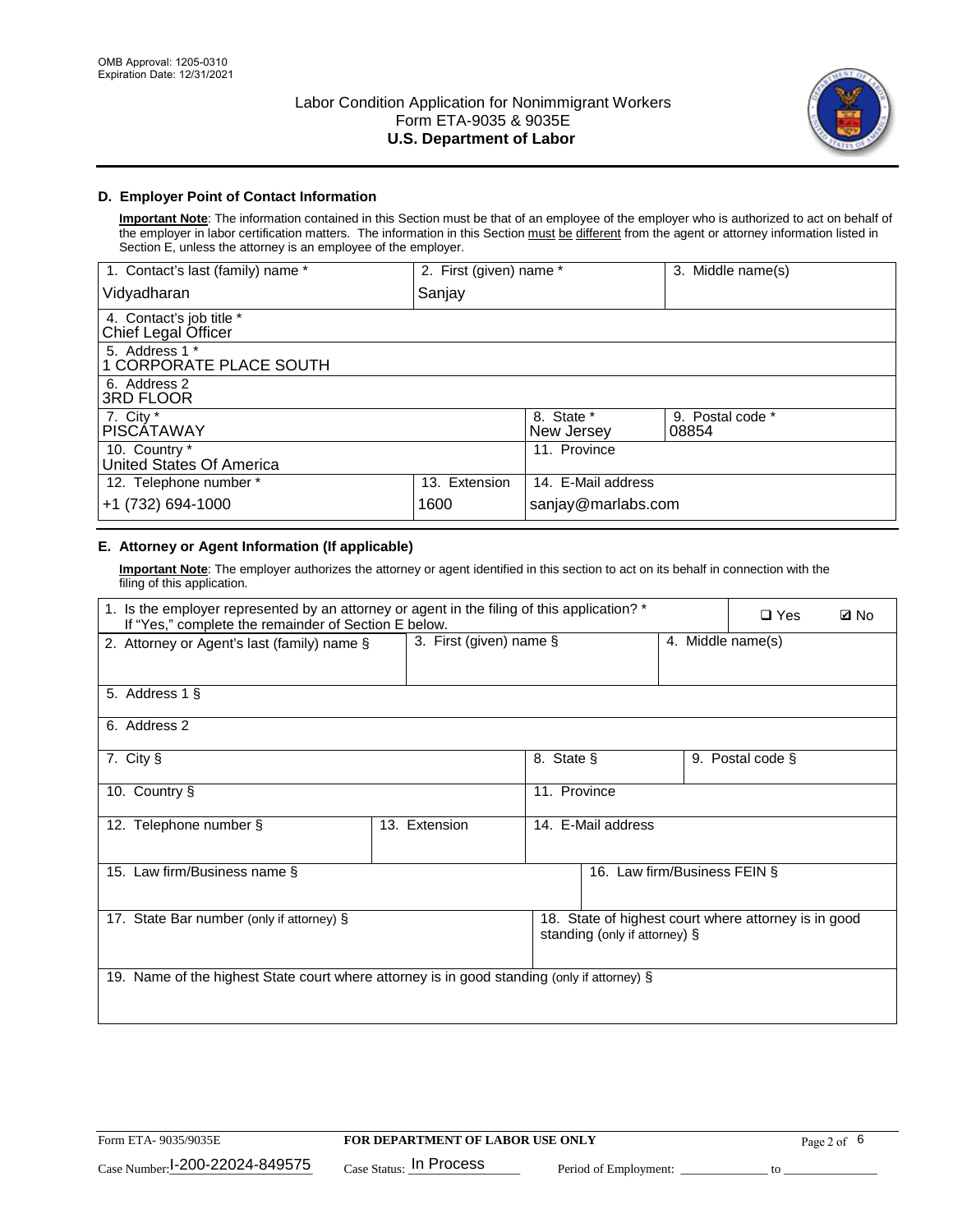

#### **F. Employment and Wage Information**

**Important Note**: The employer must define the intended place(s) of employment with as much geographic specificity as possible. Each intended place(s) of employment listed below must be the worksite or physical location where the work will actually be performed and cannot be a P.O. Box. The employer must identify all intended places of employment, including those of short duration, on the LCA. 20 CFR 655.730(c)(5). If the employer is submitting this form non-electronically and the work is expected to be performed in more than one location, an attachment must be submitted in order to complete this section. An employer has the option to use either a single Form ETA-9035/9035E or multiple forms to disclose all intended places of employment. If the employer has more than ten (10) intended places of employment at the time of filing this application, the employer must file as many additional LCAs as are necessary to list all intended places of employment. See the form instructions for further information about identifying all intended places of employment.

#### a.*Place of Employment Information* 1

|                                                                              | 1. Enter the estimated number of workers that will perform work at this place of employment under<br>the LCA.*                 |  |                                          |                      |                          |              |  |
|------------------------------------------------------------------------------|--------------------------------------------------------------------------------------------------------------------------------|--|------------------------------------------|----------------------|--------------------------|--------------|--|
|                                                                              | 2. Indicate whether the worker(s) subject to this LCA will be placed with a secondary entity at this<br>place of employment. * |  |                                          |                      | <b>Ø</b> Yes             | $\square$ No |  |
|                                                                              | 3. If "Yes" to question 2, provide the legal business name of the secondary entity. §                                          |  |                                          |                      |                          |              |  |
|                                                                              | Point32Health                                                                                                                  |  |                                          |                      |                          |              |  |
|                                                                              | 4. Address 1 *<br>40 William Street, Apt D11                                                                                   |  |                                          |                      |                          |              |  |
|                                                                              | 5. Address 2                                                                                                                   |  |                                          |                      |                          |              |  |
|                                                                              | 6. City $*$<br>7. County *<br><b>Little Ferry</b><br>Bergen                                                                    |  |                                          |                      |                          |              |  |
|                                                                              | 8. State/District/Territory *<br>New Jersey                                                                                    |  | 9. Postal code *<br>07643                |                      |                          |              |  |
| 10. Wage Rate Paid to Nonimmigrant Workers *<br>10a. Per: (Choose only one)* |                                                                                                                                |  |                                          |                      |                          |              |  |
|                                                                              | □ Hour □ Week □ Bi-Weekly □ Month ☑ Year<br>From* \$ 92600 00<br>To: $$$                                                       |  |                                          |                      |                          |              |  |
|                                                                              | 11. Prevailing Wage Rate *                                                                                                     |  | 11a. Per: (Choose only one)*             |                      |                          |              |  |
|                                                                              | $\sin 92560 00$                                                                                                                |  | □ Hour □ Week □ Bi-Weekly □ Month ☑ Year |                      |                          |              |  |
|                                                                              | Questions 12-14. Identify the source used for the prevailing wage (PW) (check and fully complete only one): *                  |  |                                          |                      |                          |              |  |
| 12.                                                                          | A Prevailing Wage Determination (PWD) issued by the Department of Labor                                                        |  |                                          |                      | a. PWD tracking number § |              |  |
| 13.<br>$\mathbf v$                                                           | A PW obtained independently from the Occupational Employment Statistics (OES) Program                                          |  |                                          |                      |                          |              |  |
|                                                                              | a. Wage Level (check one): §                                                                                                   |  |                                          | b. Source Year §     |                          |              |  |
|                                                                              | ☑ ⊪<br>$\square$ $\square$<br>$\Box$ IV<br>$\Box$ N/A<br>□⊥                                                                    |  |                                          | 7/1/2021 - 6/30/2022 |                          |              |  |
| 14.                                                                          | A PW obtained using another legitimate source (other than OES) or an independent authoritative source                          |  |                                          |                      |                          |              |  |
|                                                                              | a. Source Type (check one): §<br>$\Box$ CBA<br>$\Box$ DBA<br>$\square$ SCA<br>$\Box$ Other/ PW Survey                          |  |                                          | b. Source Year §     |                          |              |  |
|                                                                              | c. If responded "Other/ PW Survey" in question 14.a, enter the name of the survey producer or publisher §                      |  |                                          |                      |                          |              |  |
|                                                                              | d. If responded "Other/ PW Survey" in question 14.a, enter the title or name of the PW survey §                                |  |                                          |                      |                          |              |  |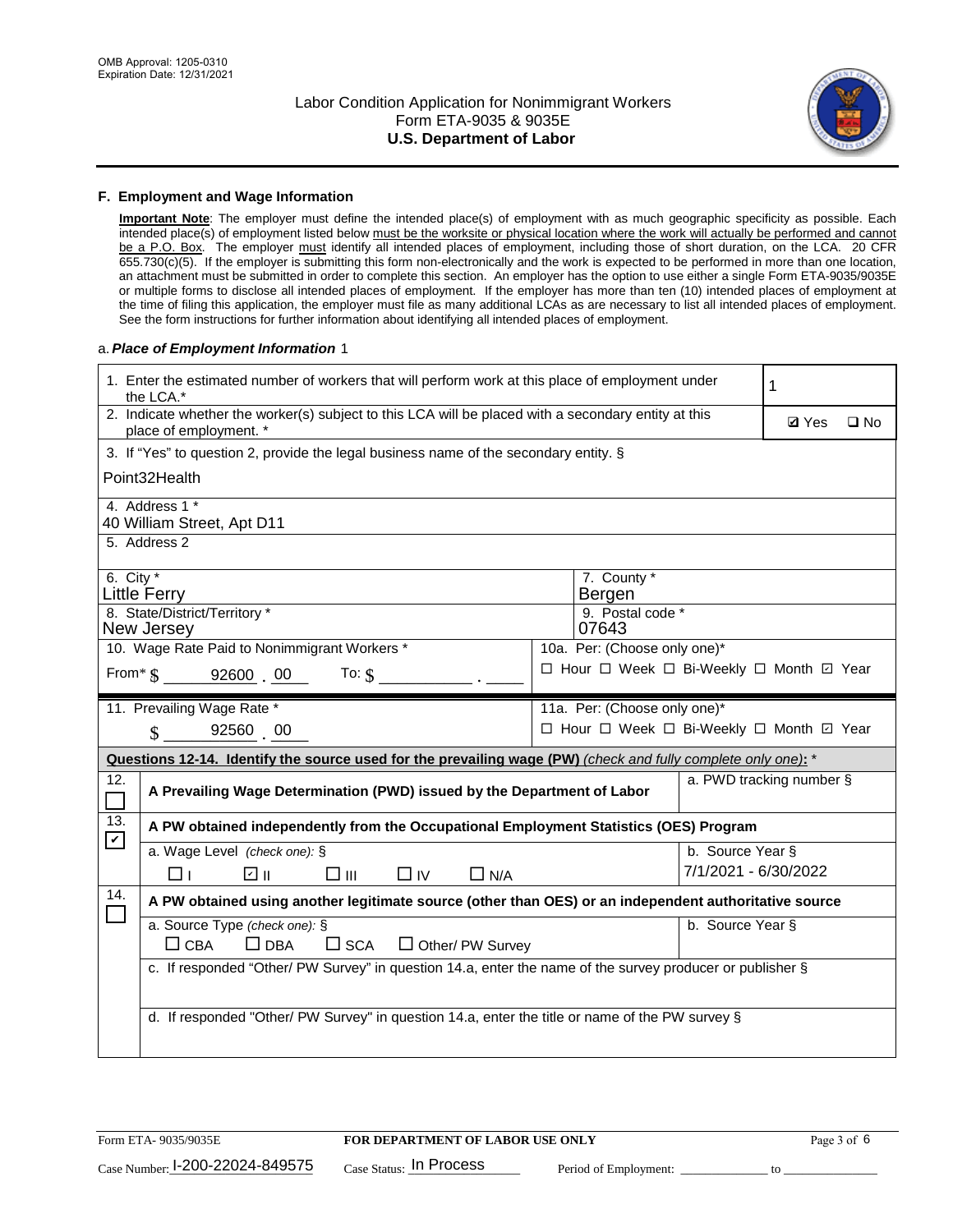

# **G. Employer Labor Condition Statements**

! *Important Note:* In order for your application to be processed, you MUST read Section G of the Form ETA-9035CP - General Instructions for the 9035 & 9035E under the heading "Employer Labor Condition Statements" and agree to all four (4) labor condition statements summarized below:

- (1) **Wages:** The employer shall pay nonimmigrant workers at least the prevailing wage or the employer's actual wage, whichever is higher, and pay for non-productive time. The employer shall offer nonimmigrant workers benefits and eligibility for benefits provided as compensation for services on the same basis as the employer offers to U.S. workers. The employer shall not make deductions to recoup a business expense(s) of the employer including attorney fees and other costs connected to the performance of H-1B, H-1B1, or E-3 program functions which are required to be performed by the employer. This includes expenses related to the preparation and filing of this LCA and related visa petition information. 20 CFR 655.731;
- (2) **Working Conditions:** The employer shall provide working conditions for nonimmigrants which will not adversely affect the working conditions of workers similarly employed. The employer's obligation regarding working conditions shall extend for the duration of the validity period of the certified LCA or the period during which the worker(s) working pursuant to this LCA is employed by the employer, whichever is longer. 20 CFR 655.732;
- (3) **Strike, Lockout, or Work Stoppage:** At the time of filing this LCA, the employer is not involved in a strike, lockout, or work stoppage in the course of a labor dispute in the occupational classification in the area(s) of intended employment. The employer will notify the Department of Labor within 3 days of the occurrence of a strike or lockout in the occupation, and in that event the LCA will not be used to support a petition filing with the U.S. Citizenship and Immigration Services (USCIS) until the DOL Employment and Training Administration (ETA) determines that the strike or lockout has ended. 20 CFR 655.733; and
- (4) **Notice:** Notice of the LCA filing was provided no more than 30 days before the filing of this LCA or will be provided on the day this LCA is filed to the bargaining representative in the occupation and area of intended employment, or if there is no bargaining representative, to workers in the occupation at the place(s) of employment either by electronic or physical posting. This notice was or will be posted for a total period of 10 days, except that if employees are provided individual direct notice by e-mail, notification need only be given once. A copy of the notice documentation will be maintained in the employer's public access file. A copy of this LCA will be provided to each nonimmigrant worker employed pursuant to the LCA. The employer shall, no later than the date the worker(s) report to work at the place(s) of employment, provide a signed copy of the certified LCA to the worker(s) working pursuant to this LCA. 20 CFR 655.734.

1. **I have read and agree to** Labor Condition Statements 1, 2, 3, and 4 above and as fully explained in Section G of the Form ETA-9035CP – General Instructions for the 9035 & 9035E and the Department's regulations at 20 CFR 655 Subpart H. \*

**Ø**Yes ロNo

### **H. Additional Employer Labor Condition Statements –H-1B Employers ONLY**

!**Important Note***:* In order for your H-1B application to be processed, you MUST read Section H – Subsection 1 of the Form ETA 9035CP – General Instructions for the 9035 & 9035E under the heading "Additional Employer Labor Condition Statements" and answer the questions below.

#### *a. Subsection 1*

| 1. At the time of filing this LCA, is the employer H-1B dependent? §                                                                                                                                                                                          | ⊡ Yes | □ No       |           |              |
|---------------------------------------------------------------------------------------------------------------------------------------------------------------------------------------------------------------------------------------------------------------|-------|------------|-----------|--------------|
| 2. At the time of filing this LCA, is the employer a willful violator? $\S$                                                                                                                                                                                   |       | $\Box$ Yes | ⊡ No      |              |
| 3. If "Yes" is marked in questions H.1 and/or H.2, you must answer "Yes" or "No" regarding<br>whether the employer will use this application ONLY to support H-1B petitions or extensions of<br>status for exempt H-1B nonimmigrant workers? §                |       |            | $\Box$ No |              |
| 4. If "Yes" is marked in question H.3, identify the statutory basis for the<br>■ \$60,000 or higher annual wage<br>exemption of the H-1B nonimmigrant workers associated with this<br>□ Master's Degree or higher in related specialty<br>$\Box$ Both<br>LCA. |       |            |           |              |
| H-1B Dependent or Willful Violator Employers -Master's Degree or Higher Exemptions ONLY                                                                                                                                                                       |       |            |           |              |
| 5. Indicate whether a completed Appendix A is attached to this LCA covering any H-1B<br>nonimmigrant worker for whom the statutory exemption will be based <b>ONLY</b> on attainment of a<br>Master's Degree or higher in related specialty. §                |       |            | ⊡ No      | <b>D</b> N/A |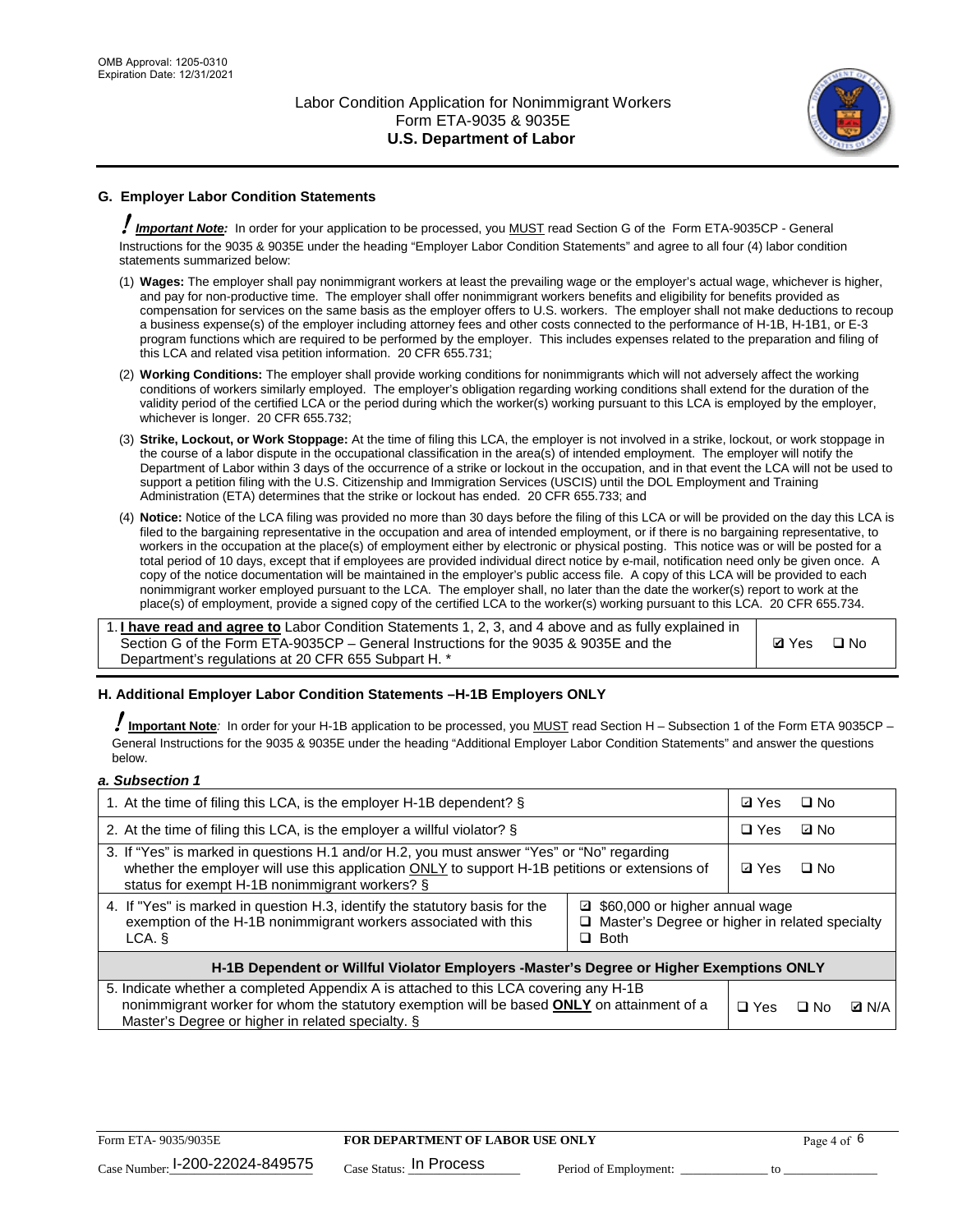

**If you marked "Yes" to questions H.a.1 (H-1B dependent) and/or H.a.2 (H-1B willful violator) and "No" to question H.a.3 (exempt H-1B nonimmigrant workers), you MUST read Section H – Subsection 2 of the Form ETA 9035CP – General Instructions for the 9035 & 9035E under the heading "Additional Employer Labor Condition Statements" and indicate your agreement to all three (3) additional statements summarized below.**

#### *b. Subsection 2*

- A. **Displacement:** An H-1B dependent or willful violator employer is prohibited from displacing a U.S. worker in its own workforce within the period beginning 90 days before and ending 90 days after the date of filing of the visa petition. 20 CFR 655.738(c);
- B. **Secondary Displacement:** An H-1B dependent or willful violator employer is prohibited from placing an H-1B nonimmigrant worker(s) with another/secondary employer where there are indicia of an employment relationship between the nonimmigrant worker(s) and that other/secondary employer (thus possibly affecting the jobs of U.S. workers employed by that other employer), unless and until the employer subject to this LCA makes the inquiries and/or receives the information set forth in 20 CFR 655.738(d)(5) concerning that other/secondary employer's displacement of similarly employed U.S. workers in its workforce within the period beginning 90 days before and ending 90 days after the date of such placement. 20 CFR 655.738(d). Even if the required inquiry of the secondary employer is made, the H-1B dependent or willful violator employer will be subject to a finding of a violation of the secondary displacement prohibition if the secondary employer, in fact, displaces any U.S. worker(s) during the applicable time period; and
- C. **Recruitment and Hiring:** Prior to filing this LCA or any petition or request for extension of status for nonimmigrant worker(s) supported by this LCA, the H-1B dependent or willful violator employer must take good faith steps to recruit U.S. workers for the job(s) using procedures that meet industry-wide standards and offer compensation that is at least as great as the required wage to be paid to the nonimmigrant worker(s) pursuant to 20 CFR 655.731(a). The employer must offer the job(s) to any U.S. worker who applies and is equally or better qualified for the job than the nonimmigrant worker. 20 CFR 655.739.

| 6. I have read and agree to Additional Employer Labor Condition Statements A, B, and C above and |       |           |
|--------------------------------------------------------------------------------------------------|-------|-----------|
| as fully explained in Section H – Subsections 1 and 2 of the Form ETA 9035CP – General           | □ Yes | $\Box$ No |
| Instructions for the 9035 & 9035E and the Department's regulations at 20 CFR 655 Subpart H. §    |       |           |

### **I. Public Disclosure Information**

! **Important Note***:* You must select one or both of the options listed in this Section.

|  | 1. Public disclosure information in the United States will be kept at: * |  |  |  |
|--|--------------------------------------------------------------------------|--|--|--|
|  |                                                                          |  |  |  |

**sqrt** Employer's principal place of business □ Place of employment

### **J. Notice of Obligations**

A. Upon receipt of the certified LCA, the employer must take the following actions:

- o Print and sign a hard copy of the LCA if filing electronically (20 CFR 655.730(c)(3));<br>
Maintain the original signed and certified LCA in the employer's files (20 CFR 655.7
- Maintain the original signed and certified LCA in the employer's files (20 CFR 655.705(c)(2); 20 CFR 655.730(c)(3); and 20 CFR 655.760); and
- o Make a copy of the LCA, as well as necessary supporting documentation required by the Department of Labor regulations, available for public examination in a public access file at the employer's principal place of business in the U.S. or at the place of employment within one working day after the date on which the LCA is filed with the Department of Labor (20 CFR 655.705(c)(2) and 20 CFR 655.760).
- B. The employer must develop sufficient documentation to meet its burden of proof with respect to the validity of the statements made in its LCA and the accuracy of information provided, in the event that such statement or information is challenged (20 CFR 655.705(c)(5) and 20 CFR 655.700(d)(4)(iv)).
- C. The employer must make this LCA, supporting documentation, and other records available to officials of the Department of Labor upon request during any investigation under the Immigration and Nationality Act (20 CFR 655.760 and 20 CFR Subpart I).

*I declare under penalty of perjury that I have read and reviewed this application and that to the best of my knowledge, the*  information contained therein is true and accurate. I understand that to knowingly furnish materially false information in the *preparation of this form and any supplement thereto or to aid, abet, or counsel another to do so is a federal offense punishable by fines, imprisonment, or both (18 U.S.C. 2, 1001,1546,1621).*

| 1. Last (family) name of hiring or designated official *   2. First (given) name of hiring or designated official *   3. Middle initial §<br>Vidyadharan | Saniav           |  |
|----------------------------------------------------------------------------------------------------------------------------------------------------------|------------------|--|
| 4. Hiring or designated official title *<br>Chief Legal Officer                                                                                          |                  |  |
| 5. Signature *                                                                                                                                           | 6. Date signed * |  |

| Form ETA-9035/9035E                         | <b>FOR DEPARTMENT OF LABOR USE ONLY</b> | Page 5 of 6           |  |
|---------------------------------------------|-----------------------------------------|-----------------------|--|
| $_{\text{Case Number:}}$ I-200-22024-849575 | $_{\rm Case~S status:}$ In Process      | Period of Employment: |  |